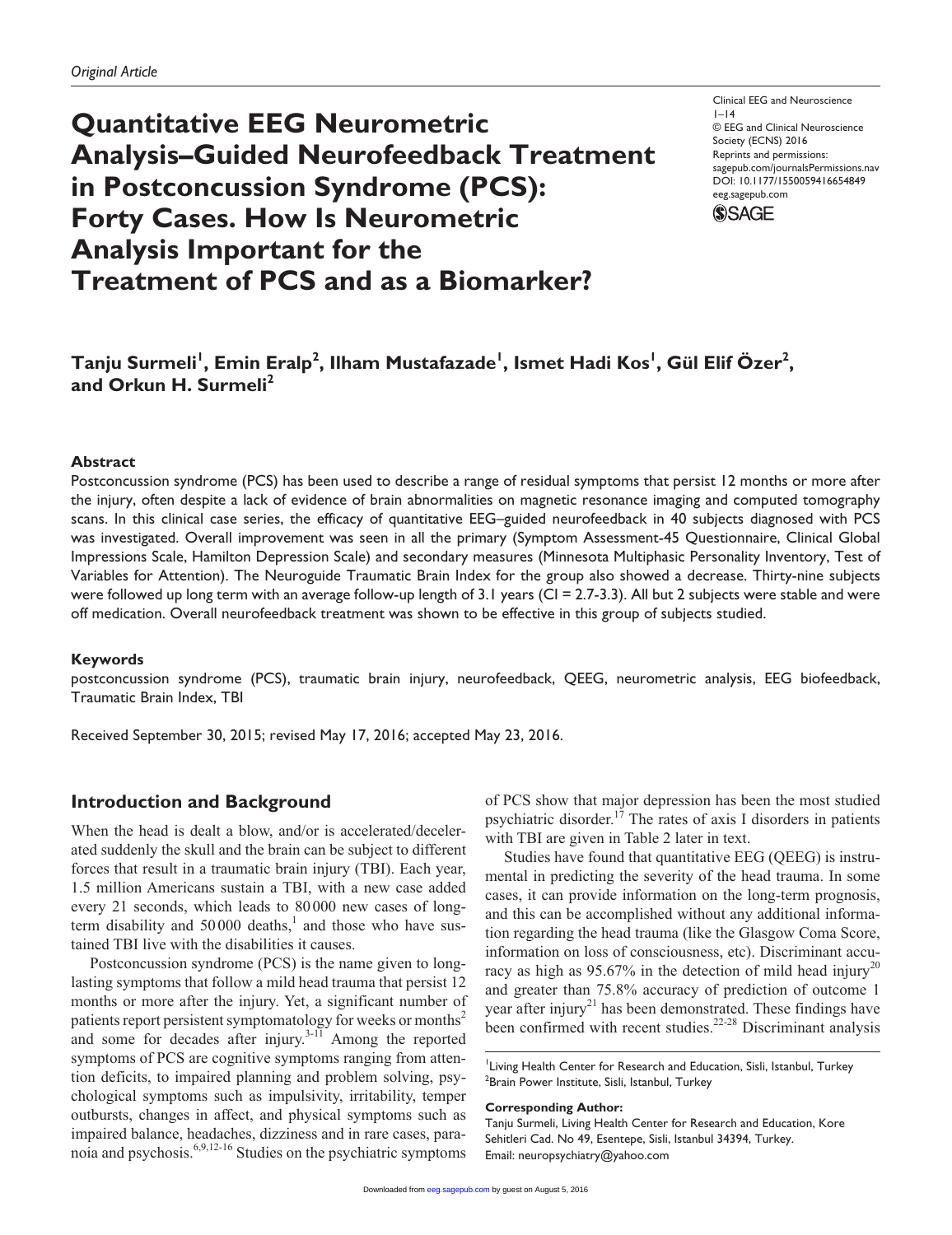between mild and severe TBI groups showed classification accuracy of 96.39%, sensitivity of 95.45%, and specificity of 97.44%.29

QEEG also offers the clinician an accurate laboratory test to aid in the detection and differential diagnosis of mood disorders, schizophrenia, and cognitive and attentional disorders <sup>18,30</sup>. Using QEEG discriminant functions, it is possible to differentiate unipolar major depression from normal controls, at a level of 91.3% for both sensitivity and specificity.<sup>31</sup>

According the Vanderbilt Evidence-based Practice Center's review of Traumatic Brain Injury and Depression<sup>32</sup> the strength of evidence for pharmacologic treatment of depression after TBI is lacking. Only 2 publications<sup>33,34</sup> addressed a treatment for individuals diagnosed with depression after a mild traumatic brain injury. Both were studies of antidepressant efficacy, the first being a randomized controlled trial of sertraline, and the second an open-label case series of the effects of citalopram. Neither study showed any significant treatment effect.

Case studies varying between one to nine patients, (the only studies available) of typical antipsychotic medications commonly used to control agitation and psychosis after TBI, showed mixed results <sup>35,36</sup> For posttraumatic epilepsy, results of trials with antiepileptic drugs have been very disappointing.  $\frac{37}{2}$ 

One modality that has been shown to be effective is neurofeedback (NF). NS is an operant conditioning paradigm whereby patients are given contingent audio/visual rewards for producing specific patterns of brainwave activity. Since the 1960s, studies have shown that through neurotherapy patients can be taught to promote normal functioning in the brain by normalizing dysfunctional brainwave patterns.<sup>38</sup> NF has also been found to improve cognitive and executive functions, memory, motor recovery, attention<sup>39,40</sup> and seizures following TBI,  $1,41-47$  anxiety,  $48$  depression,  $49-53$  schizophrenia,  $54$  obsessive-compulsive disorder,<sup>55,56</sup> and migraine.<sup>57</sup> A recent study conducted by Munivenkatappa et  $al<sup>58</sup>$  reported a significant increase in cortical gray matter volumes, fractional anisotropy, and cortical white matter tracts in TBI patients as did Ghaziri et al,<sup>59</sup> who demonstrated similar results in normal subjects. Recent articles have also shown the marked improvements of cognitive function, magnetic resonance imaging (MRI) abnormalities, and quality of life of TBI patients.<sup>60</sup>

Using evidence-based criteria, the Association for Applied Psychophysiology has developed criteria for setting the level of evidence for efficacy.<sup>61-63</sup> Based on the studies reported to date, TBI NF training can be classified as level 3—probably efficacious—indicating the availability of multiple observational studies, clinical studies, wait list controlled studies, and within subject and intrasubject replication studies that demonstrate efficacy. This classification was based on studies conducted by Keller,<sup>64</sup> Schoenberger et al,<sup>65</sup> Tinius and Tinius,<sup>42</sup> Thornton,<sup>66</sup> and Walker et al.<sup>43</sup> studies. However, in a review of NF studies, May et  $al^{67}$  concluded that all studies demonstrated positive findings, in that NF led to improvement in measures of impairment, whether subjective, objective, or both. However, placebo-controlled studies were lacking, some reports omitted

important details, and study designs differed to the point where effect size could not be calculated quantitatively. This review, however, did not include 2 key controlled studies using NF in TBI.68,69 Recent articles have also shown marked improvements of cognitive function, MRI abnormalities, and quality of life of TBI patients. $10^{\circ}$ 

Because of the above listed effects of NF the current study was conducted to investigate the following:

How subjects with mild TBI or PCS in their history are diagnosed (axis I-II disorders), treated (with medication or unmedicated), and what is the outcome of their treatment, in a conventional clinical setting?

By using QEEG neurometric analysis as a biomarker, the possibility of differentiating mild TBI or PCS from other axis I (eg, depression, bipolar disorder, schizophrenia) disorders.

If this group could benefit from QEEG-guided and individualized NF treatment in a clinical setting, without any other treatment.

Can the changes in the subject's symptomatology, induced by NF training, be measured objectively using validated measures (Symptom Assessment-45 Questionnaire, Hamilton Rating Scale for Depression, Minnesota Multiphasic Personality Inventory, Clinical Global Impressions Scale, Test of Variables for Attention, and QEEG)?

Do the changes due to NF last past the end of the treatment and if so how long can they be observed?

# **Materials and Methods**

The study included 40 subjects who signed an informed consent for NF treatment. The subjects were recruited from a clinical population who came to our center specifically to receive NF treatment. The Texas State Health Maintenance Organization mandated that NF treatment be included in the coverage for brain injury/acquired brain injury<sup>71</sup> and the Turkish Ministry of Health has included biofeedback as an approved outpatient treatment procedure.<sup>72</sup> For these reasons, this clinical study was not submitted to a medical ethics committee.

The mean age of the subjects was 28.9 years (CI =  $26.4$ -34.4). There were 40 subjects in all, of whom 23 were male (mean age 28.6 years,  $CI = 25.6 - 34.6$ ) and 17 were female (mean age 29.2 years,  $CI = 24.8 - 33.7$ ). All the subjects were in the chronic or nonacute postinjury period when they were evaluated and had symptoms that manifested after the TBI, and were not effectively treated. The average interval between TBI injury and QEEG and neuropsychological evaluations was 11.8 years (range 0-30 years). All subjects were systematically asked the following questions:

Have you ever suffered a small or heavy blow to your head? Have you ever lost consciousness?

Have you ever hit your head hard enough to see stars or be dazed for a couple of minutes? Have you ever had a car accident? Have you ever crashed into something and if so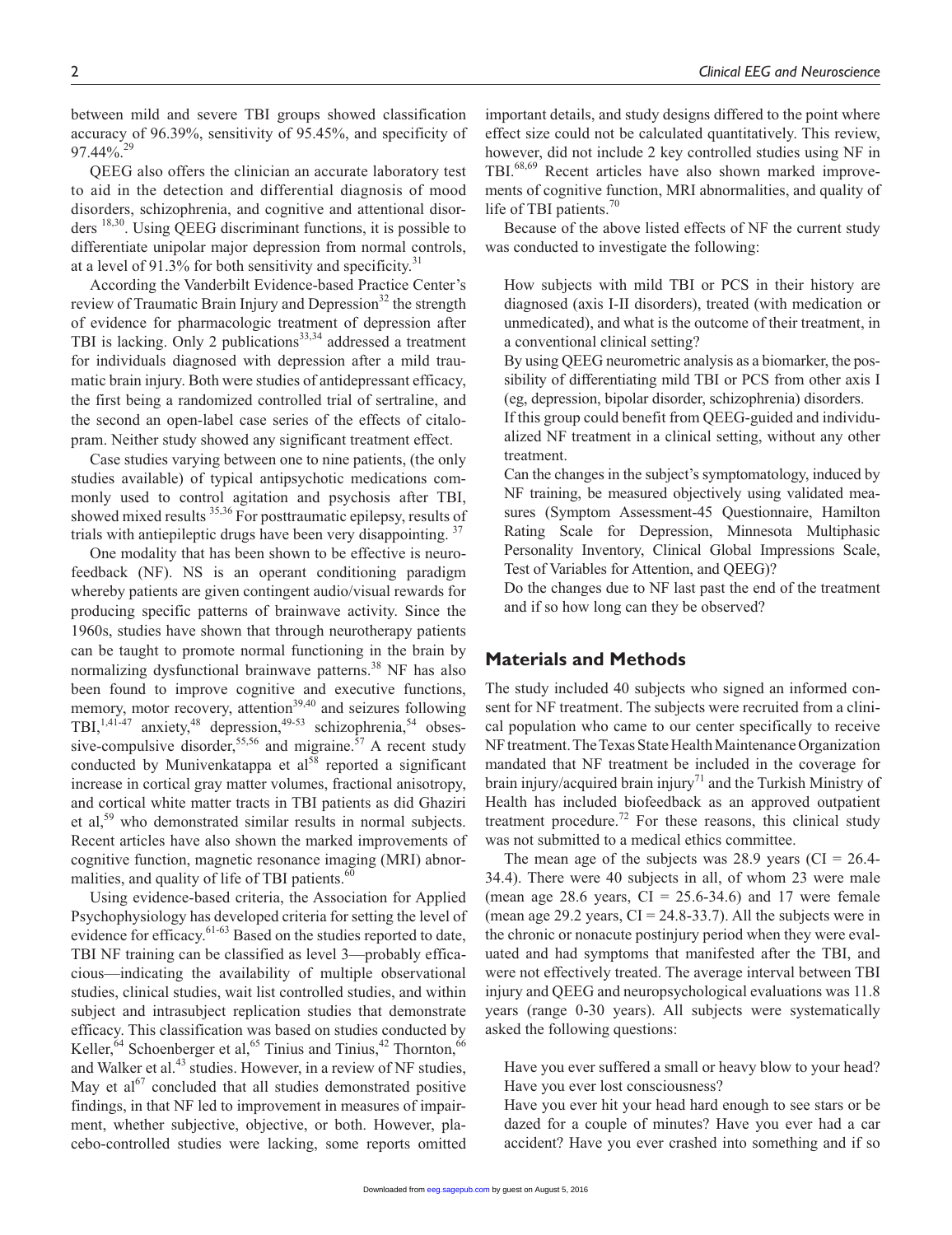did your head moved back and forth? When playing sports were you ever hit on the head or have you hit your head and/ or bumped heads (soccer, boxing, jumping on a trampoline, sledding, skiing, etc)?

#### *Inclusion Criteria*

All subjects were required to have had at least one head trauma, with or without loss of consciousness.

Subjects may have a diagnosis of one of the axis I psychiatric diagnosis as defined by *DSM-IV* criteria before coming to us and the psychiatric symptoms must have started after the head trauma. According to *DSM-IV*, an axis I or axis II disorder is invalidated if a medical condition like a head trauma exists (DSM-IV, 1994).

QEEG neurometric analysis (Food and Drug Administration [FDA]–approved NxLink and NeuroGuide) had to suggest a PCS, confirmed by the clinical judgment of the evaluating physician. QEEG NxLink neurometric analysis should not suggest any similarity to any other discriminant (according to the symptoms the QEEGs were compared with the other discriminants, such as depression, bipolar disorder, attention deficit/ hyperactivity disorder (ADHD), learning disability, schizophrenia, and substance abuse).

No other treatment was administered during NF treatment.

No other concurrent medical condition as determined by history and laboratory tests (hemogram, thyroid-stimulating hormone, B12, B6, folic acid, electrolytes, liver enzymes and total cholesterol panel).

#### *Exclusion Criteria*

The exclusion criteria were the following:

Subjects not meeting the aforementioned criteria

Fully psychotic subjects

Subjects at risk of suicide

History of medical conditions that would place subject at significant risk by participating in the neurofeedback treatment.

#### *Demographic, Medical, and Symptom Information*

The summary of the 40 subjects are given in Table 1.

#### *Previous Diagnosis*

All the subjects except one were diagnosed with a psychiatric disorder previously, and had sought treatment elsewhere. One subject was told nothing was wrong with him. When the subjects sought treatment, none of them reported being asked if they had a head trauma or not by the psychiatrists that previously treated them. None of the subjects themselves thought that their head trauma was the cause of their problems and did not volunteer information about their head trauma unless

specifically asked. The previous diagnoses and their frequencies of occurrence are presented in Table 2.

#### *Previous Treatments*

A tabulation of the drugs taken over the subject's lifetime show that 66% these subjects received some sort of psychotropic treatment at one point or another. The average drug treatment duration was 15.1 months (CI =  $10.0\n-20.2$ ). At the time of admission, 27% were taking a psychotropic, and some of them (9%) were prescribed more than one psychotropic. Of the drugs that the subjects were taking, the most frequently prescribed were antidepressants (40% over the lifetime and 44% at the time of admission) followed by antipsychotics (32% and 20%, respectively) and anticonvulsants (8% and 15%). When the frequency of drugs prescribed was tabulated it was observed that for this disorder 30 different drugs were prescribed. Of these citalopram was the most frequent medication prescribed (11% of the time) followed by ketiapine (8% of the time), paroksetine HCl, and sertraline  $(6\% \text{ of the time}).$ 

#### *MRI Findings*

For the subjects whose MRI results were available, 9 subjects had negative findings. Of these 9 subjects, 4 were found to have cerebral atrophy, 4 had prominence of the sulci, and 1 had an enlargement of the ventricles and sulci.

# *Data Collection*

Data were collected from 40 subjects. One subject dropped after 40 sessions of NF treatment. This subject had a seizure disorder that developed after his head trauma and was allowed to be on antiepileptic medication. Because of improvements in the frequency and intensity of seizures as well as improvements in mood, obsessions, aggressive outbursts and socialization the subject was included in the data.

The outcome measures consisted of the Symptom Assessment-45 Questionnaire (SA-45), a measure of treatment outcome for psychiatric populations (SA- 45, 2000), The Hamilton Rating Scale for Depression (HAM-D, 1960), Clinical Global Impressions Scale (CGI), the Test of Variables for Attention (TOVA) and the Minnesota Multiphasic Personality Inventory (MMPI). These tests were administered at baseline and except for the MMPI every 20 sessions. The repeat MMPI was administered at the end of treatment. The CGI was evaluated by a medical doctor and the MMPI and TOVA were administered by a trained neuropsychologist. Both were blinded with regard to the subjects' protocol and diagnosis.

Although all subjects were administered the MMPI and TOVA, data were not obtained from those subjects that at pretreatment would not take these tests or performed in a way that invalidated the results. Of the 40 subjects, MMPI and TOVA data were obtained from 29 and 38 subjects, respectively.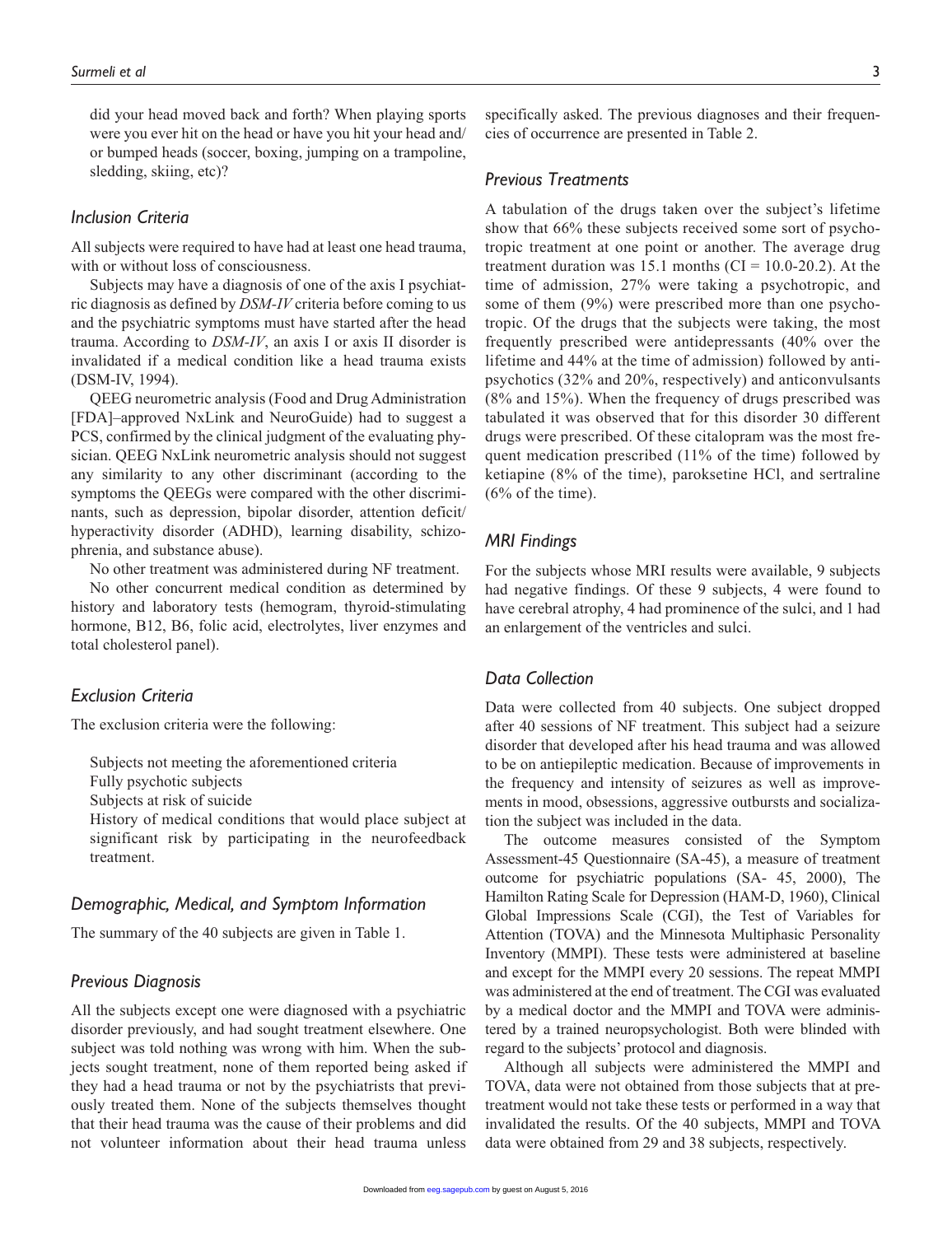| Subject                  | Sex Age, y |                | HT Description                                                                                                                                                                                                  | $\overline{O}$   | Symptoms of Age at time<br>Disease | of HT                  | Initial Diagnoses                           |                  | Paranoia Hallucinations<br>Visual | Hallucinations<br>Auditory | Aggression<br>Anger | HT Age                | Age at Initial<br>Diagnosis |
|--------------------------|------------|----------------|-----------------------------------------------------------------------------------------------------------------------------------------------------------------------------------------------------------------|------------------|------------------------------------|------------------------|---------------------------------------------|------------------|-----------------------------------|----------------------------|---------------------|-----------------------|-----------------------------|
| -                        |            | 32             | 7-8 y, fell from 2 m. MVA where he hit a pole at 110 km/h                                                                                                                                                       | ≻                |                                    | 7-8, 26                | Partial epilepsy, ADHD                      | Z                |                                   |                            | ≻                   | 7-8, 26               | 26                          |
| $\sim$                   | ΣΣΣ        | $\overline{z}$ | Hit on head when playing with friends, HT while playing soccer                                                                                                                                                  |                  | $\succ$ Z Z                        | $\tilde{=}$            | Depression                                  | $z \succ$        | $Z$ $Z$ $\succ$                   | $Z$ $Z$ $\succ$            | ≻                   |                       | $\tilde{=}$                 |
| 3                        |            | $\frac{4}{5}$  | Fall from tree and MVA                                                                                                                                                                                          | z z              |                                    | $l - l2$ and<br>24     | Insomnia                                    |                  |                                   |                            | ≻                   | $l-12$ and<br>24      | 32                          |
| 4                        | щ          | 23             | Hit head. Fell from high wall                                                                                                                                                                                   | z                | Z                                  | 7 and 10               | Insomnia, poor impulse<br>control           | ≻                | z                                 | z                          |                     | 7 and 10              | 20                          |
| S                        | щ          | 38             | Vacuum birth. Fell on stone surface. Beating requiring<br>hospitalization. Fell on back of head with LOC. MVA                                                                                                   |                  | ≻                                  | 0, 1.519,<br>22, 34    | Bipolar disorder                            | z                | z                                 | z                          | z                   | $0, 1.5$ 19<br>22, 34 | 38                          |
| P                        | щ          | 23             | Fell on back of head without LOC                                                                                                                                                                                | z                | Z                                  | $17 - 18$              | disorder, depression<br>Generalized anxiety | ≻                | z                                 | ≻                          |                     | $17 - 18$             | 20                          |
| N                        | щ          | 22             | Vacuum birth. Hit by ball. Hit on the back of the head numerous<br>times                                                                                                                                        | z                | Z                                  | $\subseteq$            | Depression                                  | ≻                | Z                                 | z                          | z                   | $\subseteq$           | 22                          |
| $\infty$                 | щ          | 23             | Dove into a pool from 2 m and hit head. Was dazed                                                                                                                                                               | ≻                | Z                                  | $\overline{ }$         | <b>SO</b>                                   | ≻                |                                   | z                          | ≻                   | $\overline{ }$        | ని                          |
| $\sigma$                 | Щ          | 26             | MVA with confusion and dizziness                                                                                                                                                                                | $\succ$          | Ζ                                  | $\overline{a}$         | Depression                                  | Z                | Z Z                               | Z                          | ≻                   | $\overline{a}$        | 23                          |
| $\subseteq$              | Σ          | $\overline{2}$ | Fell from crib. Fall from slide breaking collarbone                                                                                                                                                             | $\left. \right.$ | $\mathbb Z$                        | 6m, 3                  | Never diagnosed                             | $\succ$          | $\mathbb Z$                       | $\mathbb Z$                | ≻                   | 6m, 3                 | ≌                           |
| $\equiv$                 | ட்ட        | $30\,$         | Shrapnel in face                                                                                                                                                                                                | $\succ$          | z z                                | 22                     | Depression                                  | $\left. \right.$ | z z                               | z z                        | ≻                   | $\overline{2}$        | $^{29}$                     |
| $\approx$                |            | 20             | console. Hit head on ceiling when jumping on bed. Fell on head<br>off a pier<br>$\overline{5}$<br>Fell from crib as a baby on hard surface. MVA hit head<br>while attempting a handstand. Hit head while diving | Ζ                |                                    | 4-5, 9, 12<br>3 mo, 2, | <b>ADHD</b>                                 | ≻                |                                   |                            |                     | 3m, 2, 4-5,<br>9, 12  | ≃                           |
| $\tilde{ }$              | Σ          | 33             | Hit on the head with a ball, was dazed. Hit on head during an<br>assault                                                                                                                                        | z                | Z                                  | $\overline{5}$<br>ထ    | Depression                                  | z                | Z                                 | z                          |                     | ᆕ<br>ထ                | ∞                           |
| $\overline{4}$           | щ          | $\tilde{e}$    | Hit on head with basketball and was dazed. Hit on head with<br>soccer ball                                                                                                                                      | Z                | Z                                  | 8,10                   | Depression, OCD                             | ≻                | Z                                 | z                          |                     | 8,10                  | ≌                           |
| $\overline{5}$           | щ          | $\overline{5}$ | Fell twice from the top bunk on head. Hit head on window pane.<br>Mother threw her against the wall                                                                                                             | z                | Z                                  | 6, 8, 12               | Depression                                  | z                | Z                                 | z                          | z                   | 6,8,12                | 24                          |
| $\tilde{=}$              | щ          | 26             | Hit by a car                                                                                                                                                                                                    | Z                | Z                                  | $\subseteq$            | Depression, generalized<br>anxiety disorder | ≻                | Z                                 | z                          |                     | $\overline{a}$        | 25                          |
| $\overline{\phantom{0}}$ | Σ          | $\overline{5}$ | Fell on left side and what he was carrying stuck in his head. Fell<br>on the back of his head                                                                                                                   | Z                | Z                                  | $5-6, 9-10$            | Nothing wrong                               | ≻                | Z                                 | Z                          | ≻                   | 5-6, 9-10             | 26                          |
| $\overset{\infty}{=}$    | Σ          | 22             | Nail in head. Hit by ball dazed. Numerous hits on head                                                                                                                                                          |                  |                                    | 6, 10. 15              | OCD                                         | z                |                                   |                            |                     | 6, 10. 15             | న                           |
| $\tilde{=}$              | $L \Sigma$ | 26             | Fell from balcony and cracked skull                                                                                                                                                                             | $z \succ$        | z z z                              | 2                      | Depression                                  | $\succ$          | z z z                             | z z z                      | ≻                   | 2                     | Ξ                           |
| 20                       |            | 23             | Severe fall on back of head                                                                                                                                                                                     | ≻                |                                    | $\tilde{ }$            | Depression                                  | $\rightarrow$    |                                   |                            | z                   | $\tilde{ }$           | $\tilde{=}$                 |
|                          |            |                |                                                                                                                                                                                                                 |                  |                                    |                        |                                             |                  |                                   |                            |                     |                       | (continued)                 |

Table 1. Demographic Information. **Table 1.** Demographic Information.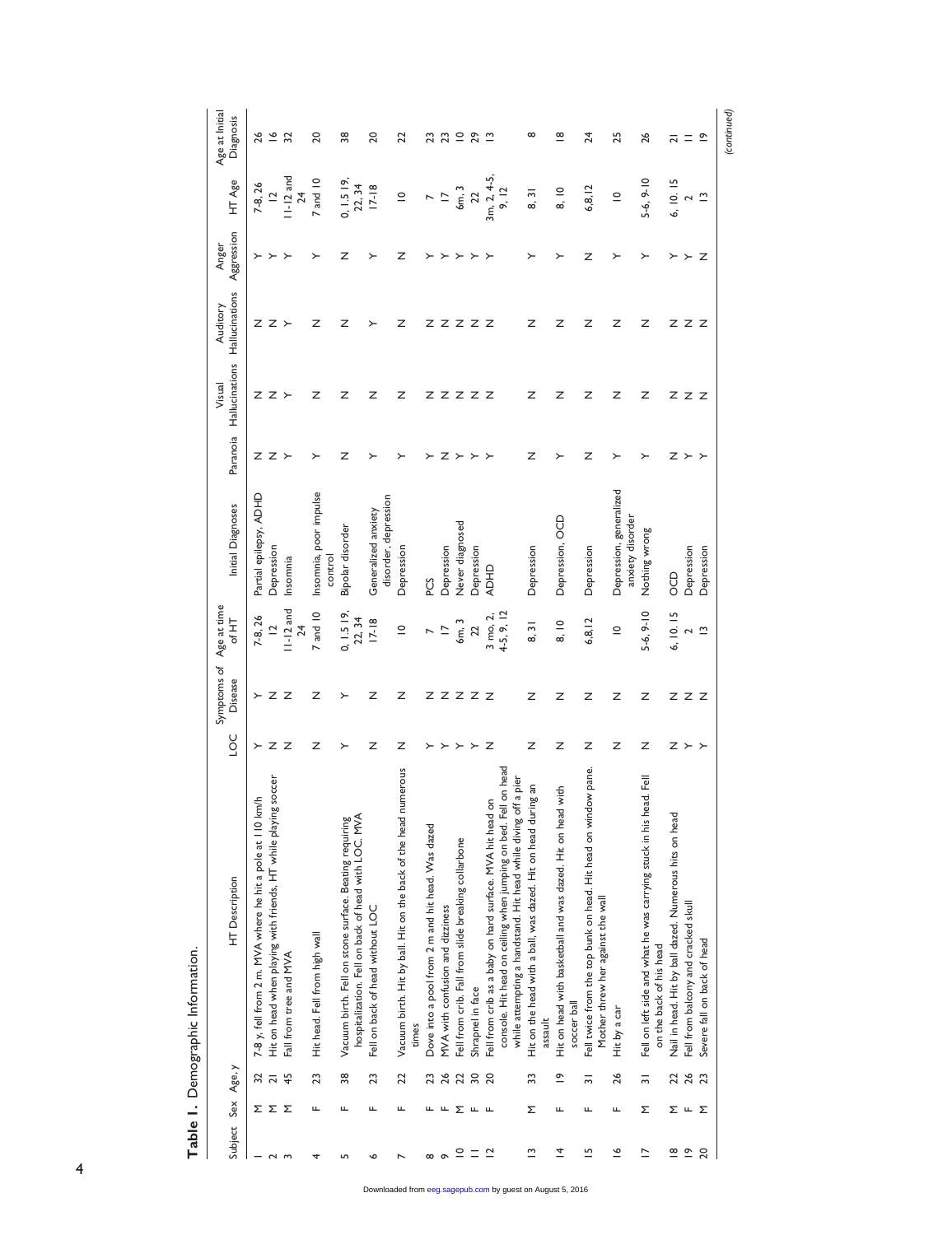|                    |   |                 |                                                                                                    |         | Symptoms of Age at time |                |                                        |          | Visual         | Auditory       | Anger      |                            | Age at Initial       |
|--------------------|---|-----------------|----------------------------------------------------------------------------------------------------|---------|-------------------------|----------------|----------------------------------------|----------|----------------|----------------|------------|----------------------------|----------------------|
| Subject Sex Age, y |   |                 | HT Description                                                                                     | or<br>O | Disease                 | of HT          | Initial Diagnoses                      | Paranoia | Hallucinations | Hallucinations | Aggression | HT Age                     | Diagnosis            |
| $\overline{2}$     | Σ | ಸ               | Fell from bike on head                                                                             | z       | Z                       | $4-5$          | Depression, stuttering                 | z        | z              | z              | z          | $4-5$                      | r                    |
| $\overline{2}$     | Σ | 30              | Hit on back of the head with a metal piggy bank. Hit on head<br>with ball. Fell from slide on head | z       | z                       | 5-6, 6-7, 8    | Major depression,<br>anxiety           | z        | z              | z              | ≻          | 5-6, 6-7, 8                | $\infty$             |
| 23                 | Σ | $\overline{a}$  | Fell on head from 1.5 m                                                                            | ≻       | z                       |                | Depression                             | z        | z              | z              |            |                            |                      |
| 24                 | Σ | $\frac{4}{1}$   | Fell on stairs. Fell out of car on head                                                            | $\succ$ | z                       | 5, 23          | Alcohol abuse                          | z        | z              | Ζ              | z          | 5, 23                      |                      |
| 25<br>26<br>27     | Σ | 50              | Fell on head                                                                                       | z       | Ζ                       | $\frac{5}{10}$ | Depression                             | ≻        | Z              | z z            | ≻          | 3m                         | $\overline{\bullet}$ |
|                    | Σ | $\overline{c}$  | Severely bumped heads and fell on head                                                             | ≻       | z                       | $\overline{a}$ | Depression                             | z        | z              |                | ≻          | $\overline{a}$             | ₫                    |
|                    | Σ | $\tilde{=}$     | Fell down stairs. Hit by car and was flipped. Hit on head by bal<br>was dazed                      | ≻       | z                       | $9 - 10$       | OCD, panic disorder                    | ≻        | z              | z              | ≻          | $9 - 10$                   | ≅                    |
| 28                 | щ | 4               | Hit on head with ball and was dazed                                                                | Z       | z                       | $\subseteq$    | Migraine                               | z        | z              | z              | >          | $\supseteq$                | 우                    |
| 29                 | Σ | ్               | Hit back of the head on radiator. Hit in the face with a footbal                                   | z       | z                       | $10 - 12, 17$  | Depression, bipolar<br>disorder, OCD   | z        | z              | z              | >          | $10-12, 17$                | 24                   |
| 50                 | щ | 38              | head<br>Fell on head. Hit on head and bleeding from brow and                                       | ≻       | ≻                       | 1 mo, 10       | Depression                             |          | z              | >              |            | $\mathsf{Im}, \mathsf{10}$ | 24                   |
| $\overline{5}$     | Σ | $\overline{30}$ | Hit on head with soccer and was dazed. MVA where car was<br>flipped at high speed                  | z       | z                       | 8-9, 12        | Depression                             | z        | z              | z              | ⋗          | 8-9, 12                    | 27                   |
| 32                 | Σ | 22              | Fell on head                                                                                       | z       | z                       | $6 - 7$        | Panic attack                           | Z        | z              | z              | z          | $6 - 7$                    | ಸ                    |
|                    | щ | S               | Fell from balcony stairs. MVA                                                                      | $\succ$ |                         | 9,50           | Depression                             | ≻        | Ζ              | Z >            | $\succ$    | 9,50                       | ,                    |
|                    | Σ | 32              | Fell from bike on head                                                                             | z       |                         | $\frac{15}{2}$ | OCD                                    | ≻        | $\mathbb Z$    |                | ≻          | $15 - 16$                  | 28                   |
| 33538              |   | ∘               | Cabinet fell on head. Fell from tree                                                               | z       | Z Z Z Z Z               | $2-3, 4$       | Bipolar disorder                       | Ζ        | z              | z z            | ≻          | $2-3, 4$                   | ≌                    |
|                    |   | 33              | Fell from stairs. MVA                                                                              | ≻       |                         | 3,20           | Depression                             | z        | z              |                | ≻          | 3, 20                      | ్                    |
| $\overline{5}$     | Σ | 22              | Hit head when doing a flip off a wall                                                              | $\succ$ |                         | 8.9            | Mood disorder, poor<br>impulse control | z        | z              | $\mathbb Z$    | ≻          | $8-9$                      | ≌                    |
| 38                 | Σ | 22              | Fell numerous times on head                                                                        |         | z                       | $0 - 1, 7$     | Depression                             |          |                |                | z          | $0 - 1, 7$                 |                      |
| $\overline{3}$     | Σ | 22              | mes in<br>Hits head on wall when angry. Hits head numerous tin<br>street fights. MVA               | zz      | z                       | $10 - 16$      | Drug abuse                             | ≻        | ΖZ             | z z            | ≻          | $10 - 16$                  | $\subseteq$          |
| $\overline{40}$    | Σ | 29              | Hit head when he first started to walk. MVA                                                        | z       | z                       | $\frac{6}{1}$  | Depression, drug abuse                 | z        | z              | z              | ≻          | $\frac{6}{1}$              | ∾                    |
|                    |   |                 |                                                                                                    |         |                         |                |                                        |          |                |                |            |                            |                      |

# Abbreviations: ADHD, attention deficit/hyperactivity disorder: F, female: HT, head trauma: LOC, loss of consciousness: M, male: MVA, motor vehicle accident: N, no: OCD, obsessive-compulsive disorder; Y, yes. Abbreviations: ADHD, attention deficit/hyperactivity disorder; F, female; HT, head trauma; LOC, loss of consciousness; M, male; MVA, motor vehicle accident; N, no; OCD, obsessive-compulsive disorder; Y, yes.

**Table 1.**

**(continued)**

Table 1. (continued)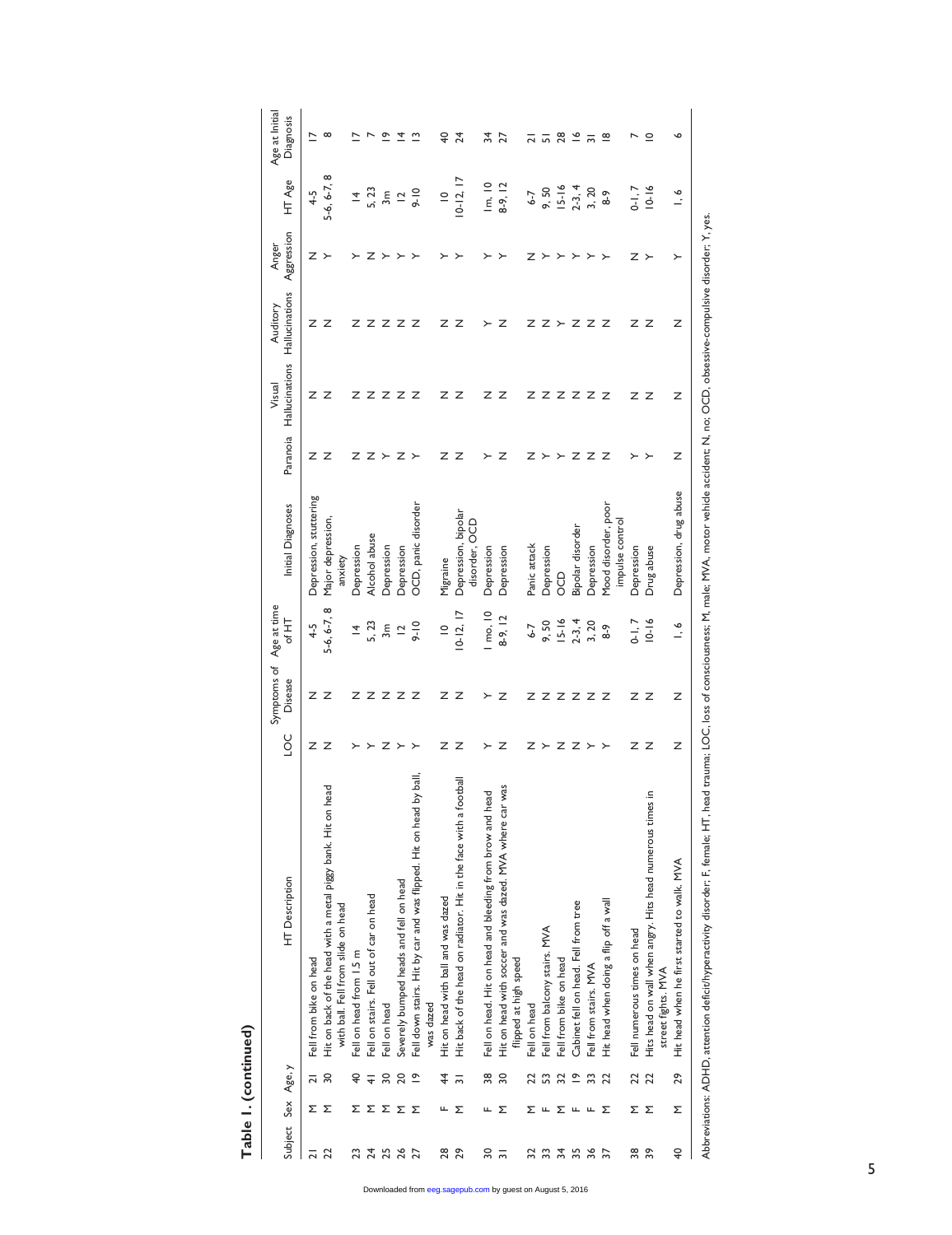#### Table 2. Previous Diagnoses the Subjects Received.<sup>a</sup>

|                                          |                      | Number of Subjects With |                       |       |         |                                          |
|------------------------------------------|----------------------|-------------------------|-----------------------|-------|---------|------------------------------------------|
| Diagnosis                                | Primary<br>Diagnosis | Secondary<br>Diagnosis  | Tertiary<br>Diagnosis | Total | Percent | Reported Prevalence<br>in Literature (%) |
| Depression                               | 22                   |                         |                       | 23    | 45      | $14-77$                                  |
| Obsessive-compulsive disorder            |                      |                         |                       |       | 0       | $2 - 15$                                 |
| Bipolar disorder                         |                      |                         |                       |       | h       | $2 - 17$                                 |
| Anxiety                                  |                      |                         |                       |       |         | $3-28$                                   |
| Substance abuse                          |                      |                         |                       |       |         | $5-28$                                   |
| Insomnia                                 |                      |                         |                       |       |         | 30-50                                    |
| Panic attack                             |                      |                         |                       |       |         | $4 - 17$                                 |
| Poor impulse control                     |                      |                         |                       |       |         | $12 - 33$                                |
| Mood disorder undifferentiated           |                      |                         |                       |       |         | <b>NA</b>                                |
| Seizure disorder                         |                      |                         |                       |       |         | $7 - 11$                                 |
| Attention deficit/hyperactivity disorder |                      |                         |                       |       |         | $19-48$                                  |
| Attention problems                       |                      |                         |                       |       |         | $2 - 4$                                  |
| Postconcussion syndrome                  |                      |                         |                       |       |         | $3-27$                                   |
| Never diagnosed                          |                      |                         |                       |       |         | <b>NA</b>                                |
| Nothing wrong                            |                      |                         |                       |       |         | <b>NA</b>                                |
| Migraine                                 |                      |                         |                       |       |         | $18-33$                                  |
| Stuttering                               |                      |                         |                       |       |         | <b>NA</b>                                |
| Psychosis/paranoia                       |                      |                         |                       | 20    | 50      | 6                                        |

References: major depression,<sup>16,72-78</sup> dysthymia,<sup>15,16,74,78</sup> bipolar disorder,<sup>75,77,78,80</sup> generalized anxiety disorder,<sup>16,73,77,79,81</sup> panic disorder,<sup>15,16,77,78</sup> obsessivecompulsive disorder, phobic disorder,<sup>80,81</sup> posttraumatic stress disorder,<sup>80-82</sup> schizophrenia,<sup>75,81</sup> attention deficit/hyperactivity disorder,<sup>83</sup> insomnia,<sup>84-86</sup> impulse control,<sup>87</sup> seizure disorder,<sup>88</sup> attention,<sup>89</sup> migraine,<sup>90</sup> psychosis.<sup>91</sup>

A pretreatment medication-free QEEG was recorded eyes closed, resting, using a Lexicor Neurosearch-24 QEEG system (software version 3.10) with a 128 pps sampling rate. For each of the 40 subjects by a medical doctor trained in electrophysiology where the FDA registered NxLink, $92-94$  and NeuroGuide<sup>20,21,29</sup> QEEG databases were used.<sup>92</sup> To ensure that all drugs had cleared the system, all subjects were washed out for up to 7 half-lives of the medications they were taking (eg, if they were on risperidone, the 7 half-lives of the medication is 6 days, so QEEG was recorded on the day 7). For the analysis, at least 60 seconds of artifact-free EEG samples were selected and were analyzed using NeuroGuide software of Applied Neurosciences Inc, which calculates the EEG discriminants and compares them against a database of TBI patients. All of the subjects classified as having electrophysiological similarity to the TBI database. The comparison also yields a measure called the Traumatic Brain Injury Index, which is a number between 1 and 10 indicating the severity of the TBI based on a discriminant classification, where 1 to 3 can be considered as mild, 3 to 5 as moderate, and >5 as severe head trauma.<sup>29</sup> The TBI Index was not used as an inclusion criterion, but was used biomarker to monitor changes (if any) induced by the treatment. Using the same method, all the subjects' EEGs were compared against the NxLink database to rule out a mood disorder or schizophrenia and can also be used as a biomarker for the disorder. None of the subjects' QEEGs classified as being similar to the NxLink mood disorder, ADHD, or the schizophrenia cohort.

The electrodes were applied using an Electrocap by ElectroCap International. Nineteen channels were recorded in the eyes-closed condition with the subject reclining in a resting position. Ten minutes were recorded and during the recording artifact and vigilance control was performed by a trained electrophysiologist medical doctor who was blinded as to the diagnosis and the treatment protocol selected for the subjects. After the recording, an artifact-free 1-minute sample was selected from the 10-minute recording to be submitted by the normative comparison software. The selection was done by the first author who is a board-certified QEEG expert. The selected samples were compared against the NxLink database both before and after treatment as well as every 20 sessions, in order to reveal the divergence of the brain electrical activity from norms, in the form of *Z* scores and to guide the NF treatment protocols by training the areas that show deviations from normal, as determined by the comparisons to the NxLink database. In neurometric QEEG analysis, all QEEG variables are calculated as *Z* scores, which are scores equal to the distance (deviation) from the norm in standard deviation (SD) units. The rationale behind this approach is that the participants who normalize their QEEG *Z* scores will benefit the most from NF treatment.<sup>95-97</sup>

Each treatment was personalized to each subject, and regularly monitored and adjusted for optimum treatment effect. The ultimate goal of the training was to keep administering sessions until the subjects' symptoms either disappeared or were diminished enough that they do not affect the subject's quality of life.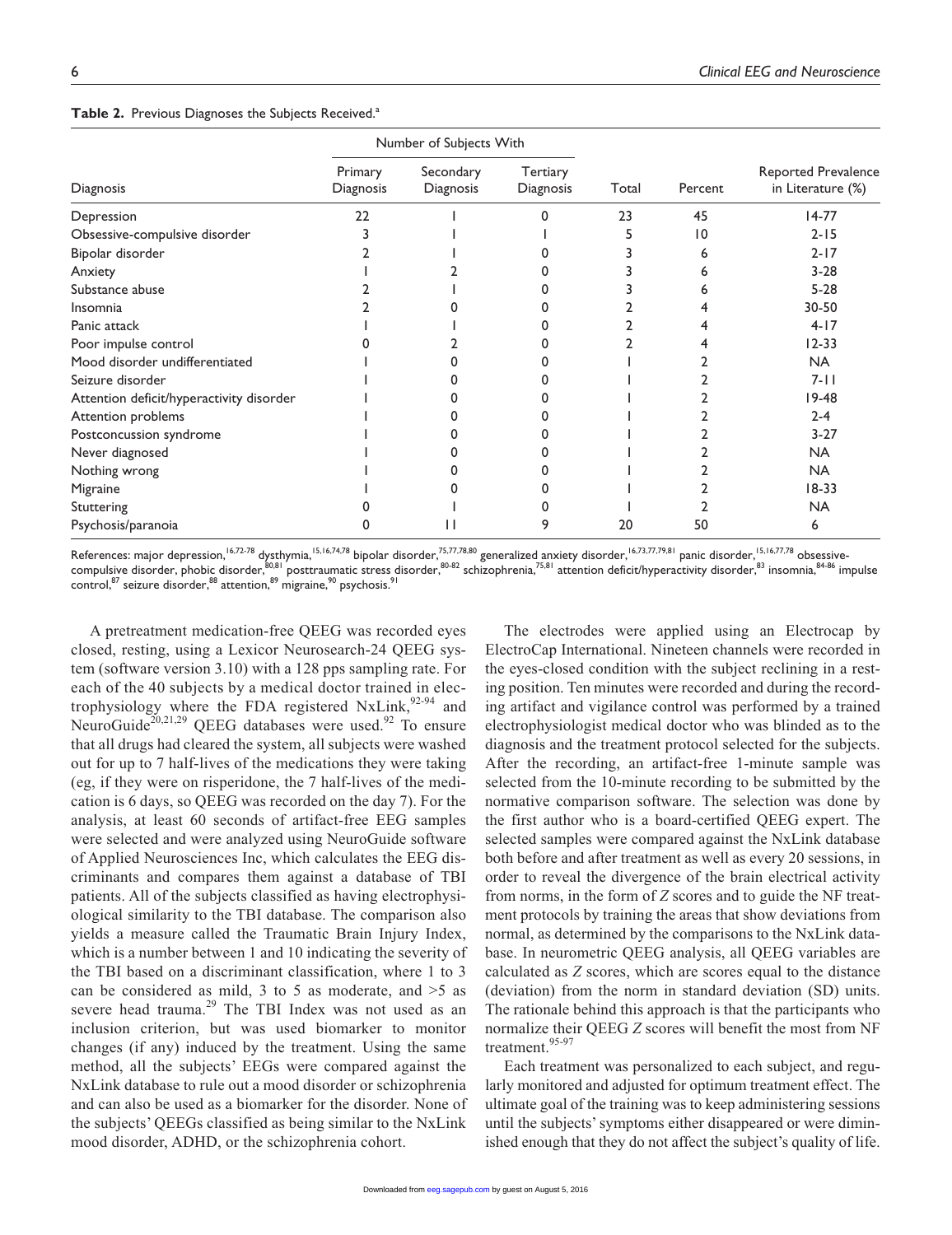#### **Table 3.** Neurofeedback Training Protocols.

| Targeted Symptom                                                         | Leads                                                                                                          | <b>Reward Parameters</b>                                                                                                                                                                                         | Comments                                                                                                                                                                                                                                                                                                                |
|--------------------------------------------------------------------------|----------------------------------------------------------------------------------------------------------------|------------------------------------------------------------------------------------------------------------------------------------------------------------------------------------------------------------------|-------------------------------------------------------------------------------------------------------------------------------------------------------------------------------------------------------------------------------------------------------------------------------------------------------------------------|
| Coherence training                                                       | FPI, FP2<br>F3, F4<br>C3, C4<br>P3, P4<br>T3, T4<br>OI. O2<br>FPI, FP2<br>F3, F4<br>C3, C4<br>P3, P4<br>T3, T4 | Alpha coherence inhibit<br>Alpha inhibit<br>Beta (21-32 Hz) inhibit<br>Beta coherence inhibit<br>Beta (13-32 Hz) inhibit<br>Delta inhibit<br>Theta coherence inhibit<br>Theta inhibit<br>Beta (13-32 Hz) inhibit | Hypercoherence can be considered as a lack of<br>differentiation of brain functions or as a decrease<br>in flexibility of functioning <sup>96</sup>                                                                                                                                                                     |
| Attention, motivation,<br>inhibition of emotions.<br>depressive symptoms | Fp1-Fp2<br>$Fp1-F3$<br>F <sub>3</sub><br>C <sub>3</sub>                                                        | Inhibit Alpha<br>Inhibit Delta<br>Inhibit Theta                                                                                                                                                                  | The frontal and fronto-temporal electrode sites<br>below were selected according to the subjects'<br>QEEG <sup>97</sup>                                                                                                                                                                                                 |
| Calming effect, sleep                                                    | $Cz-C4$                                                                                                        | Reward sensorimotor rhythm<br>Inhibit Theta or Alpha                                                                                                                                                             | The sensory area is usually used for its calming<br>effect and is also helpful in sleep <sup>99</sup>                                                                                                                                                                                                                   |
| Obsessive-compulsive<br>disorder symptoms                                | F <sub>3</sub><br>Fz<br>F <sub>4</sub><br>P <sub>4</sub>                                                       | Inhibit Alpha or Beta,<br>Inhibit Delta<br>Inhibit Theta                                                                                                                                                         | This has been found to be useful in obsessive-<br>compulsive disorder <sup>55</sup>                                                                                                                                                                                                                                     |
| Auditory hallucinations                                                  | F7-T3<br>$T3-T4$                                                                                               | Inhibit Alpha<br>Inhibit Theta                                                                                                                                                                                   | Evidence from functional MRI studies conducted<br>also showed that subjects with auditory<br>hallucinations significantly lower connectivity<br>between left temporal cortex and left dorsolateral<br>prefrontal cortex. <sup>19,100</sup> We have used this area in<br>a large scale schizophrenia study <sup>54</sup> |
| Visual hallucinations                                                    | $O I$ - $O2$<br>P3-P4                                                                                          | Inhibit Theta<br>Inhibit Delta                                                                                                                                                                                   | These sites have been found to helpful in visual<br>hallucinations <sup>54,99</sup>                                                                                                                                                                                                                                     |
| Paranoia                                                                 | $F7-T3$                                                                                                        | Inhibit Alpha<br>Inhibit Theta<br>Inhibit Beta                                                                                                                                                                   | This site has been found to helpful in visual<br>hallucinations <sup>54,99</sup>                                                                                                                                                                                                                                        |

# *Treatment Protocols*

All the NF training was performed using FDA-registered Thought Technology Infinity (version 6). Each session lasted 60 minutes with a 5-minute break after 30 minutes of training. Sessions were administered daily. The sessions were administered by a MS psychologist with 10 years of neurofeedback experienced and was supervised by the first author who is a Biofeedback Certification International Alliance (BCIA)– certified Associate fellow.

The NF system presents the user with real-time feedback on brain wave activity, typically in the form of a video display and sound aiming to provide real-time information to the central nervous system (CNS) as to its current activity. When the desired paradigm is accomplished, the subject is rewarded with a moving display and/or a sound. Manual thresholding was used to ensure learning.

All sessions were recorded eyes open unless an Alpha increase protocol was being used. Training sites were selected based on the QEEG analysis (using the NxLink database). The location of the deviant Z scores is most important no matter what the EEG measure with the goal of linking the subject's

symptoms to deviant *Z* scores (greater than and less than 1.96) located in regions of the scalp related to functional specialization in the brain and the subject's symptoms.<sup>95</sup>

The electrode application was based on the international 10-20 system. Since changes in EEG coherence and EEG phase delays, which are linearly related to the magnitude of injury to both the gray matter and the white matter, especially in frontal and temporal lobes<sup>98</sup> hypercoherence (areas that show increased coherence in comparison with norms) revealed by the QEEG analysis was targeted first, followed by areas showing increased relative power activities. This was done in sequence for all targeted brain areas. Table 3 is a general summary of training protocols used for the study.

The criteria used to shift from one site to another were the *Z* scores of the QEEG, which was supplanted with the first author's clinical experience.

The mean number of sessions completed by the subjects was 48.0 (CI = 42.0-54.0.) sessions within 19 days to 94 days. Although all subjects were encouraged to come for their sessions daily (6 days a week) subjects that could not keep this schedule ended up lengthening their total training period.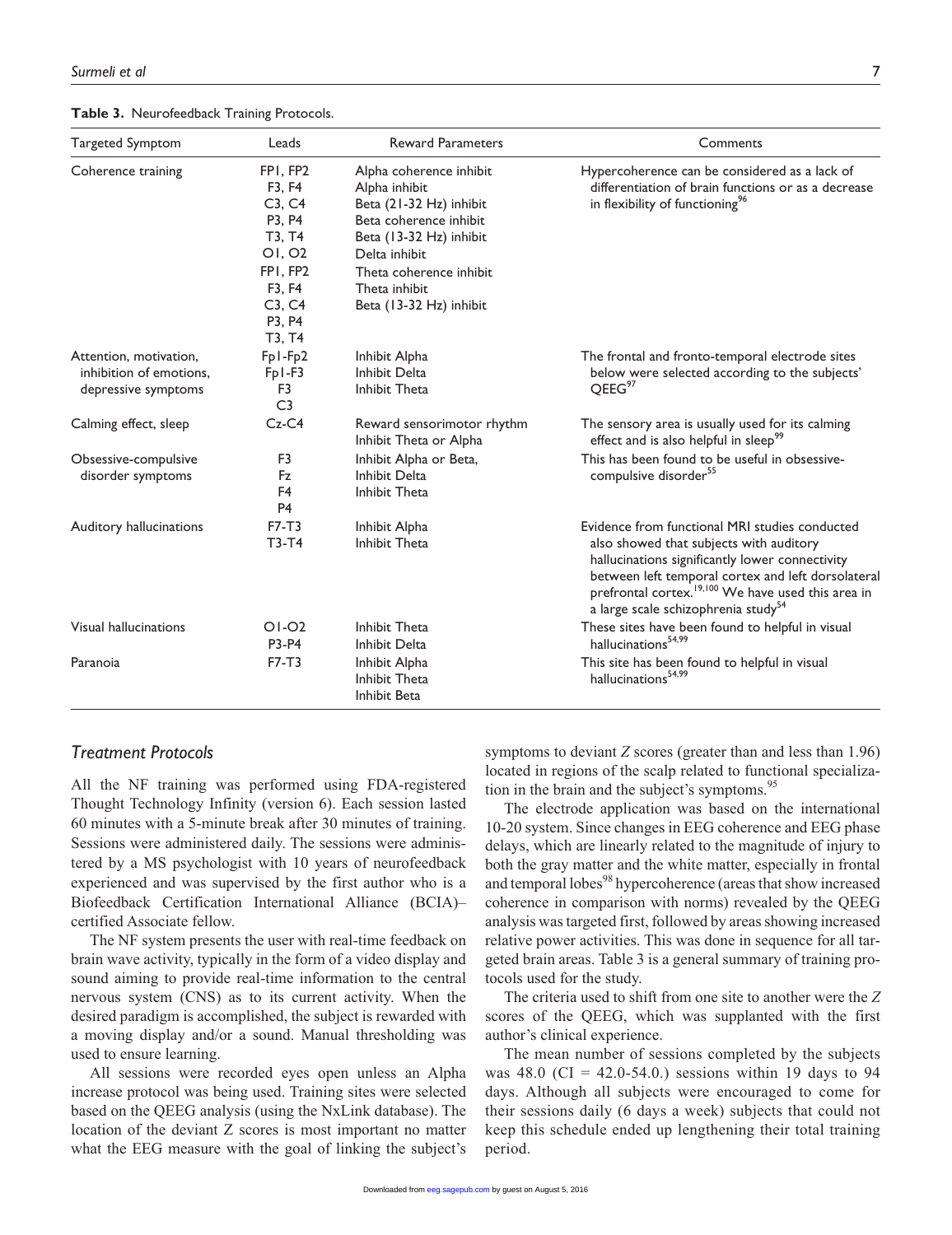

**Figure 1.** Pre to post SA-45 (Symptom Assessment–45 Questionnaire) changes.

# *Long-Term Follow-up*

In order to assess the permanence of the NF treatment all subjects were followed-up for up to 5 years (where possible) by either regular in-clinic interviews and/or with interviews over the phone. MS psychologists familiar with the subjects conducted these interviews with the subject and the subject's family.

# *Statistical Analysis*

The collected data were sent for analysis to an independent statistician, who did not have any contact with the subjects.

Pre- and posttreatment changes were assessed using repeatedmeasures analysis of variance (ANOVA) with correction for intrasubject variability.

# **Results**

# *SA-45 Results*

The results of all the SA-45 (see Figure 1) show a statistically significant reduction  $(P < .01)$  of all clinically significant deviant scores (*T* score >60), based on a repeated-measures ANOVA with correction for intrasubject variability.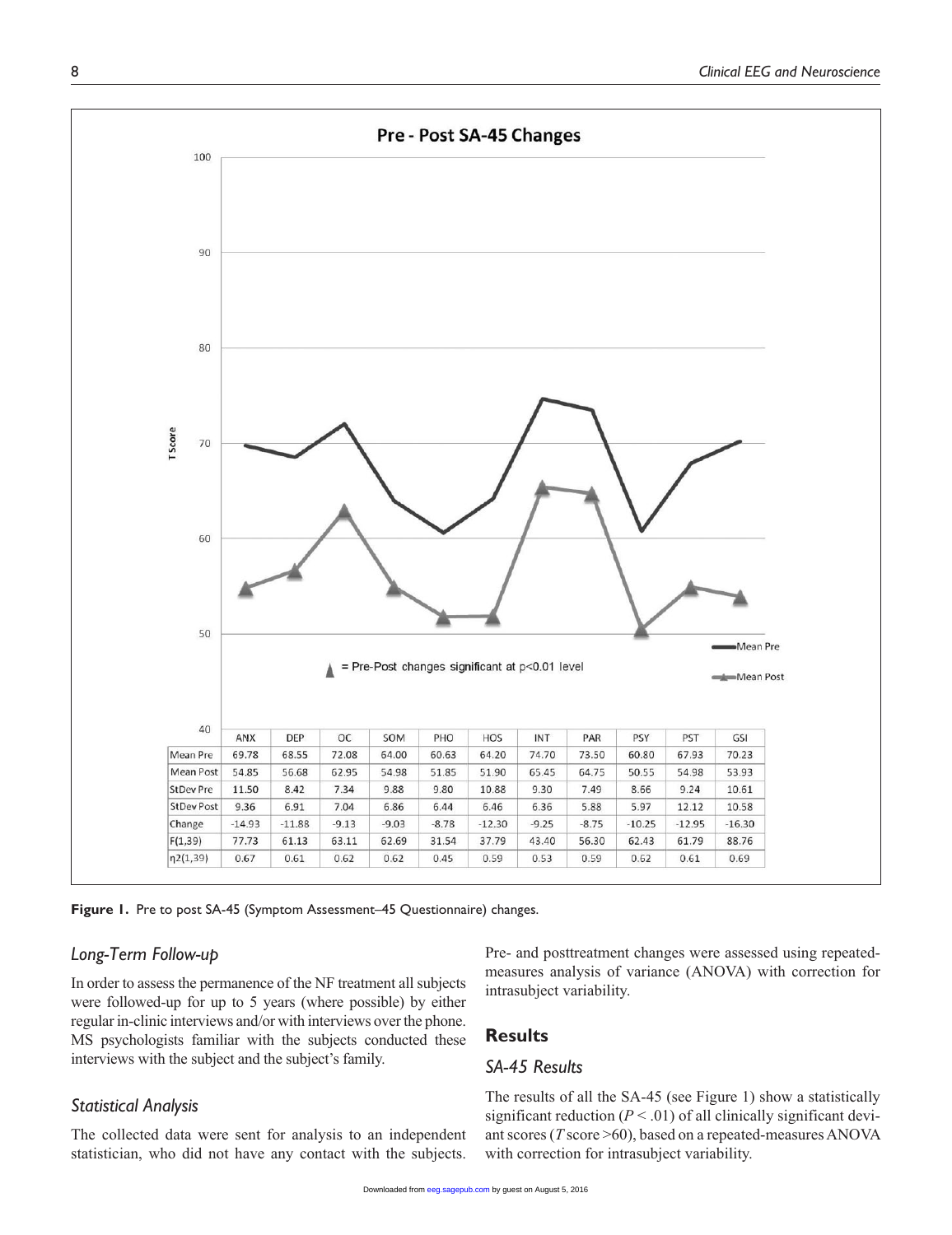

**Figure 2.** Pre to post MMPI (Minnesota Multiphasic Personality Inventory) changes.

#### *HAM-D Results*

The group as a whole had a mean HAM-D score of  $15.58$  (CI = 13.16-17.99), which is equivalent to a moderate level of depression. At the end of the study, the mean HAM-D score was 0.55, (CI= $-0.10$  to 1.20), a 15.03 point decrease, which was found to be significant at the  $P < .01$  level of significance using an ANOVA with correction for intersubject variability:  $F(1, 38) =$ 148.28,  $\eta^2(1, 38) = 0.79$ . Thirty-seven (93%) subjects had no depressive symptoms at the end of the study and therefore their HAM-D score was rated as being 0.

#### *MMPI Results*

An MMPI was administered to all subjects before treatment and after completion of treatment, however, results were only available for 26 out of the 40 subjects because of the fact that a baseline MMPI could not be administered and/or was invalid due to some subjects' mental state at the time of the test. The MMPI results are summarized in Figure 2 and Table 4. As can be seen all scores except the Masculinity-Femininity score, show a decrease after treatment, which was significant at a  $P < 01$  level of statistical significance based on a repeated-measures ANOVA taking intrasubject variability into consideration.

In order to assess the individual improvements, the number of subjects who had a significant score (>70) was tabulated for each of the parameters both for pre- and poststudy measurements (see Table 4).

The results show that the number of subjects who have significant parameter scores decreased after treatment. Except for MF, which did not have any scores >70, all the scores showed a decline in the number of significant scores. The parameter with the highest number of significant scores was depression (14 or 46% of the subjects) followed by Psychasthenia (12 or 41% of the subjects), followed by Hysteria (8 or 28% of the subjects) and Psychopathic Deviation (7 or 24%). The subjects who had significant scores in Paranoia, Schizophrenia, and Mania (6, 4, and 2, respectively) did not show any significant scores after treatment.

# *TOVA Results*

The Test of Variables of Attention (TOVA) is a continuous performance test designed to objectively measure attention, impulsivity and adaptability in a clinical setting with norms for ages from 4 to 80+, by providing an objective measurement. The results of the TOVA test are reported as standard scores (average standard = 100;  $SD = 15$ ). Standard scores > 85 are considered to be in the normal range, scores between 80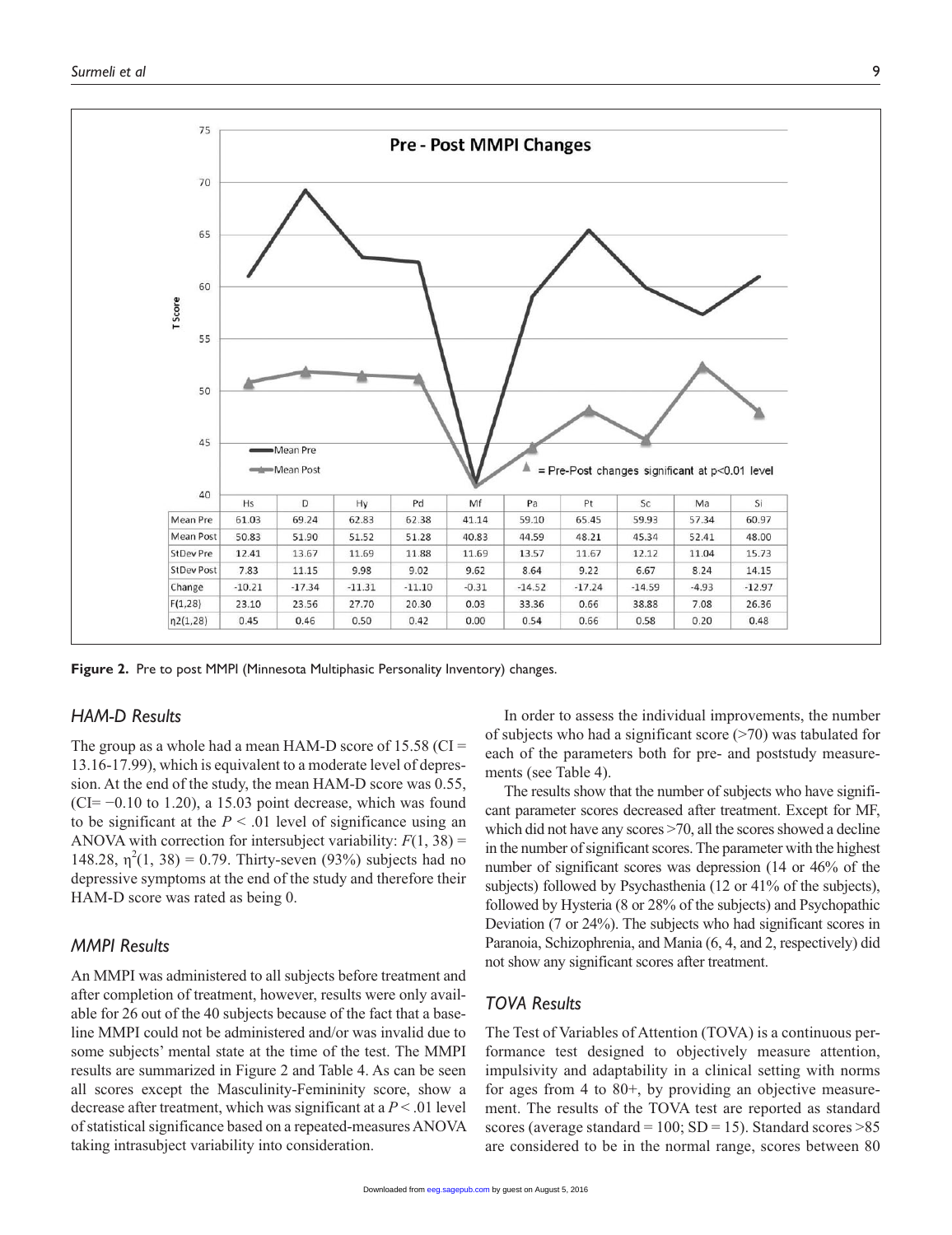| rabic in Shanges in the Planneer of Symmetric (1797 in in Firminessed Plansphasic Personality inventor ff secrets. |                                     |  |           |    |    |  |    |    |  |    |         |  |
|--------------------------------------------------------------------------------------------------------------------|-------------------------------------|--|-----------|----|----|--|----|----|--|----|---------|--|
|                                                                                                                    | Hs.                                 |  | <b>Hy</b> | Pd | MF |  | Pa | Pt |  | Ma |         |  |
|                                                                                                                    | n % n % n % n % n % n % n % n % n % |  |           |    |    |  |    |    |  |    |         |  |
| Pre 7 24 14 46 8 28 7 24 0 0 6 21 12 41 4 14 2 7 7 24                                                              |                                     |  |           |    |    |  |    |    |  |    |         |  |
| Post                                                                                                               | 0 0 4 14 1 3 0 0 0 0 0 0 1 3 0 0    |  |           |    |    |  |    |    |  |    | 0 0 2 7 |  |

**Table 4.** Changes in the Number of Significant (>70) MMPI (Minnesota Multiphasic Personality Inventory) Scores.

Abbreviations: Hs, hypochondriasis; D, depression; Hy, hysteria; Pd, psychopathic deviate; MF, masculinity/femininity; Pa, paranoia; Pt, psychasthenia; SC, schizophrenia; Ma, hypomania; Si, social introversion.



**Figure 3.** Pre to post TOVA (Test of Variables of Attention) changes.

and 85 are considered borderline, and scores <80 are outside normal limits. Scores <70 are considered significantly below normal ranges.<sup>101</sup> TOVA was conducted at baseline and after treatment. In this group, the visual TOVA scores of the subjects were within normal ranges at baseline. As the results given in Figure 3 show, there is a consistent improvement in performance (since the values are *T* scores increasing *T* scores indicate improved performance). However, this improvement was not statistically significant for the reaction time. The auditory values show increases that were more significant. What can also be observed is that the omission errors and reaction time variability show greater improvement.

# *Clinical Global Impressions*

The CGI was scored by a physician who was blinded as to the subject's status and treatment. The group's mean CGI severity

score was  $6.10$  (CI = 5.8-6.4) before treatment and 1.90 (CI = 1.7-2.1) after treatment. This was found to be significant at the *P* < .01 level based on a *t* test.

# *QEEG Results*

The pretreatment QEEG shows that the majority of the subjects (73%) had increased Alpha activity (in comparison with norms), and that 45% had increased coherence. The remaining percentages are as follows: Theta 5 (13%), Beta 3 (8%), Theta/ Beta, Theta/Alpha 2 (3%). After treatment, the TBI Index values changed from a moderate level  $(5.00, CI = 4.73-5.28)$  to a mild level  $(3.10, CI = 2.43-3.78)$ , which was found to be significant using an ANOVA taking into account intersubject variability:  $F(1, 39) = 33.43$ ,  $\eta^2(1, 39) = 0.46$ ,  $P < .001$ . From the group, 12 (29%) subjects decreased their scores from a mean of 4.89 (CI = 4.40-5.16) to 0.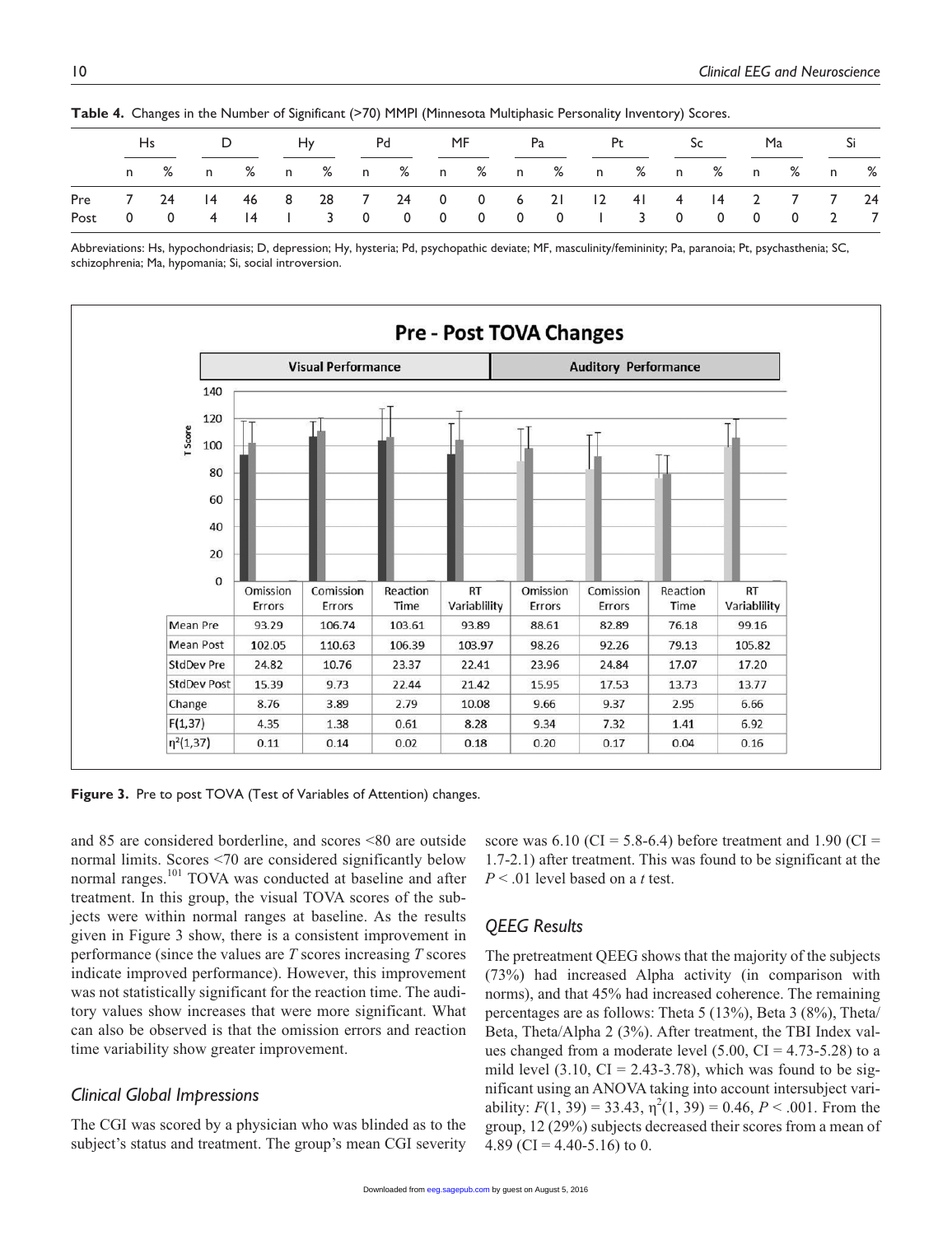#### *Side Effects and Adverse Events*

No adverse events, side effects and/or any unpleasant feelings were reported by any of the subjects throughout their training.

# *Long-Term Follow-up*

A long-term follow-up over the phone was conducted on all subjects. Of the 40 subjects, 39 were reached. The average follow-up duration was 3.1 years (CI =  $2.7-3.3$ ) after treatment. All except 2 subjects (5%) reported being fine (95%) with no complications and none of them sought psychiatric help after their NF treatment. None of the subjects were taking any medication. One subject who had positive changes after NF treatment did not attribute her improvement to NF and at the follow-up reported no positive changes. Another subject also had positive changes after NF treatment, but at the time of the follow-up also did not attribute his improvement to NF and stated that he did not feel the need to seek medical help again.

#### **Discussion**

The results of this study show that based on the initial hypothesis, conventional treatment did not benefit this group of subjects, whereas NF treatment was able to show reduction of symptoms based on the objective measures studied and these changes lasted long after the subjects completed their treatment based on long-term follow-up results.

One objective measure that showed efficacy in this very chronic group of subjects the HAM-D showed a decrease in depression symptoms where the score of the group decreased to 0 from 15.58. The double blind sertraline study of Ashman et al<sup>33</sup> showed response (defined as a decrease of the HAM-D score by 50% or a drop below 10) in 59% of the subjects. Using the same criteria, the response in this study was 95%, and 93% of the group decreased their scores to 0. The group mean was reduced from 15.58 (moderate depression) to 0.55. This is an overall reduction of 15 points, and was found to be significant at  $P \leq 0.001$  level of significance. Given the effect size of the neurofeedback treatment with 93% to 95% decrease in the Hamilton rating scale to 0 it is difficult to explain such strong effect size based on a placebo factor and this result compares with the double blind study given above.

Another objective measure, the TBI Index derived from the QEEG also showed an improvement, where the subjects went from a moderate level (5.00) to a mild level (3.10). In this study, 12 subjects decreased their score from an average of 4.89 to 0. It has been shown that this index is stable over time (compared with baseline), 6-month, and 12-month repeated testing.<sup>98</sup>

Finally, these changes were also observed by a blinded physician where the CGI went from being markedly ill to mildly ill. The subjects rated themselves as being better (SA-45, MMPI), the physicians were able to see and rate the improvement (HAM-D, CGI) and objective measures confirmed these findings (QEEG, TBI Index, TOVA).

As reported in Table 2, there is a prevalence of psychiatric symptoms in TBI. The SA-45 findings indicate that NF treatment was able to reduce the psychiatric symptoms as demonstrated by the statistical decrease in symptom scores.

An important factor in the identification of these subjects is the head trauma screening and QEEG recording, which is an integral part of the initial patient evaluation. QEEG and Neurometric analysis can be used as a biomarker to provide information to help the clinician differentially diagnose between PCS and an axis I disorder.<sup>98</sup>

Most of these subjects had been unsuccessfully treated. Evidence-based drug data in treating TBI are very sparse and therefore any medication administration is mostly off-label. The greatest disparity in efficacy of prescribed medications between supported and unsupported off-label prescription occurred among psychiatric medications, which includes antidepressants, anxiolytics, and antipsychotics (4% strong support vs 96% limited or no support) and anticonvulsants (17% strong support vs  $83\%$  limited or no support).<sup>102</sup> Only 4 subjects (10%) were given drugs (citalopram, sertraline) that were investigated in  $PCS<sup>33,34</sup>$  and none of them benefitted from these medications. Before coming to us, the treatment of all but one of the subjects consisted of pharmacological treatment based on their symptoms. In this group of subjects 40% were treated with an antidepressant and 36% with an antipsychotic, even though there are very little data to support their use in PCS. For this reason, new methods of treatment are necessary and QEEG guided NF is one method that seems to be effective.

This study shows that NF treatment, by normalizing the brain's electrical activity, is able to reduce the subjects' symptoms regardless of their previous axis I diagnosis. NF is not a one-size-fits-all type of treatment. Each treatment protocol must be personalized to each patient. With the growing importance of personalized medicine, these types of treatments may become more common in the future.

In this study, QEEG was able to reveal the impairment of these subjects' brain function, as a biomarker, whereas a standard clinical psychiatric interview could not have, especially in the case of the subject that was found to have nothing wrong with him. This may be due to the lack of sensitivity of rating scales and clinical interviews as seen in the study by Boake et al. $103$ 

One limitation of this study is the lack of data on whether NF produced any positive effects on the cognitive functions in this group. Although the TOVA shows an across the board improvement in performance, hinting that NF has an effect on attention, a more systematic investigation into NF's effects on the cognitive functions in this population with the addition of neurocognitive measures is warranted. Another limitation of this study is that it did not have a control group, and it was not blinded. Finally, other noncontributing factors, such as the prolonged subject therapist interaction, and the heterogeneity of the subject population could not be assessed and ruled out. However, it is the goal of this study to foster better designed studies in order to assess the efficacy of NF in this patient population.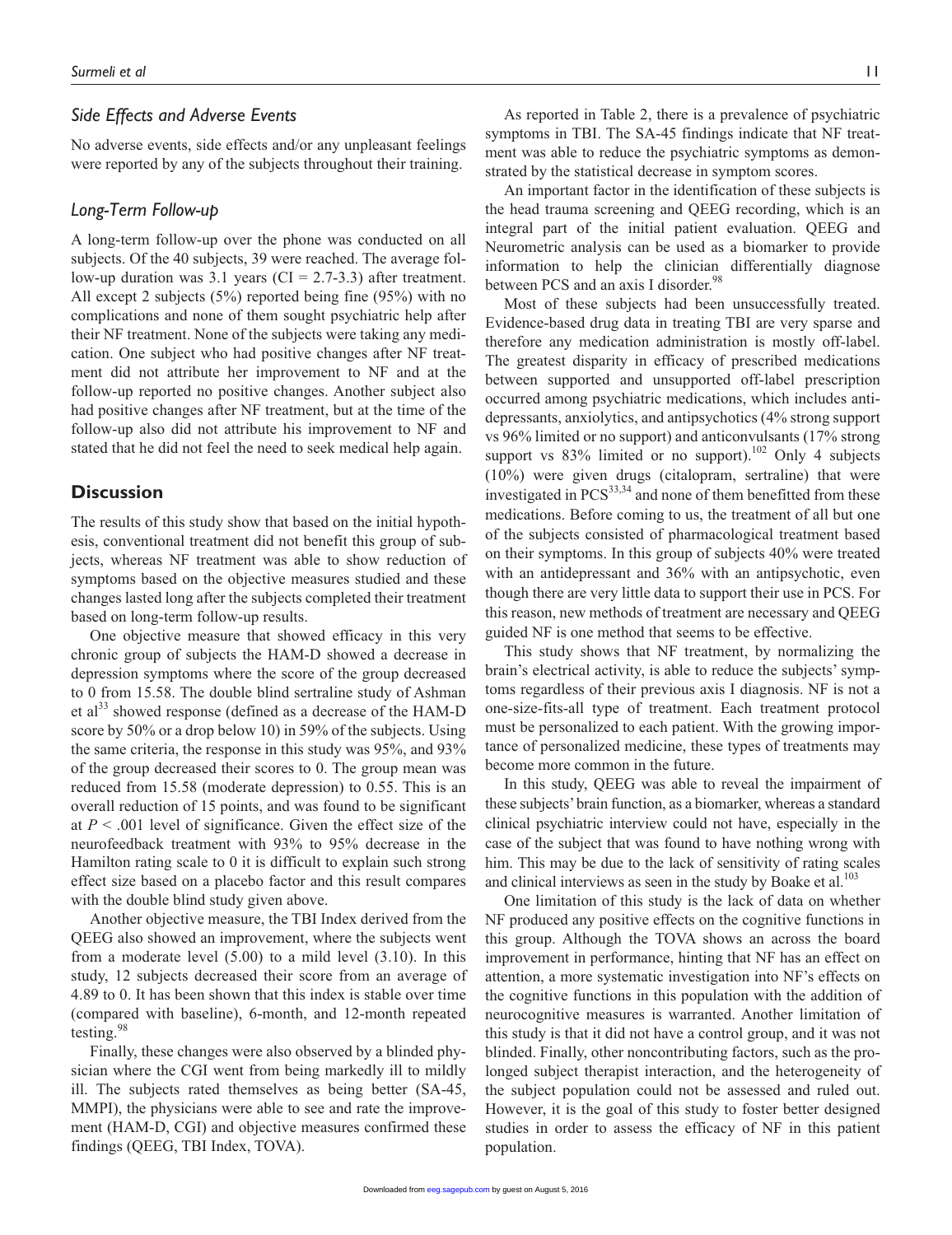#### **Author Contributions**

TS contributed to conception, contributed to acquisition and interpretation, drafted manuscript, critically revised manuscript, gave final approval, agrees to be accountable for all aspects of work ensuring integrity and accuracy. EE contributed to conception, contributed to analysis and interpretation, drafted manuscript, critically revised manuscript, agrees to be accountable for all aspects of work ensuring integrity and accuracy. IM contributed to interpretation. HK contributed to acquisition. GO contributed to acquisition and analysis. OS contributed to analysis.

#### **Declaration of Conflicting Interests**

The author(s) declared no potential conflicts of interest with respect to the research, authorship, and/or publication of this article.

#### **Funding**

The author(s) received no financial support for the research, authorship, and/or publication of this article.

#### **References**

- 1. Thornton K, Carmody D. Electroencephalogram biofeedback for reading disability and traumatic brain injury. *Child Adolesc Psychiatr Clin North Am*. 2005;14:137-142.
- 2. Hugenholtz H, Stuss DT, Stethem LL, Richard MT. How long does it take to recover from a mild concussion? *Neurosurgery*. 1988;22:853-858.
- 3. Slagle D. Psychiatric disorders following closed head injury: an overview of biopsychosocial factors in their etiology and management. *Int J Psychiatry Med*. 1990;20:1-35.
- 4. Fenton G. The postconcussional syndrome reappraised. *Clin Electroencephalogr*. 1996;27:174-182.
- 5. Ponsford J, Kinsella G. Attentional deficits following closed head injury. *J Clin Exp Neuropsychol*. 1992;14:822-838.
- 6. Ponsford J, Sloan S, Snow P. *Traumatic Brain Injury: Rehabilitation for Everyday Adaptive Living*. Hillsdale, NJ: Lawrence Erlbaum; 1995.
- 7. Zwil A, Sandel M, Kim E. Organic and psychological sequelae of traumatic brain injury: the postconcussional syndrome in clinical practice. *New Dir Ment Health Serv*. 1993;57:109-115.
- 8. Stevens M. Post concussion syndrome. *J Neurosurg Nurs*. 1982;14:239-244.
- 9. Elkind A. Headache and facial pain associated with head injury. *Otolaryngol Clin North Am*. 1989;22:1251-1271.
- 10. Harrington D, Malec J, Cicerone K, Katz H. Current perceptions of rehabilitation professionals towards mild traumatic brain injury. *Arch Phys Med Rehabil*. 1993;74:579-586.
- 11. Koponen S, Taiminen T, Portin R, et al. Axis I and II psychiatric disorders after traumatic brain injury: a 30-year follow-up study. *Am J Psychiatry*. 2002;159:1315-1321.
- 12. Hillier S, Sharpe M, Metzer J. Outcomes 5 years posttraumatic brain injury (with further reference to neurophysical impairment and disability). *Brain Inj*. 1997;11:661-675.
- 13. Hillier S, Metzer J. Awareness and perceptions of outcomes after traumatic brain injury. *Brain Inj*. 1997;11:525-536.
- 14. Johansson E, Ronnkvist M, Fugl-Meyer A. Traumatic brain injury in northern Sweden: incidence and prevalence of longstanding impairments and disabilities. *Scand J Rehabil Med*. 1991;23:179- 185.
- 15. Max J, Robertson B, Lansing A. The phenomenology of personality change due to traumatic brain injury in children and

adolescents. *J Neuropsychiatry Clin Neurosci*. 2001;13:161- 170.

- 16. Malia K, Powell G, Torode S. Personality and psychosocial function after brain injury. *Brain Inj*. 1995;9:697-712.
- 17. Schwarzbold M, Diaz A, Martins ET, et al. Psychiatric disorders and traumatic brain injury. *Neuropsychiatr Dis Treat*. 2008;4:797-816.
- 18. Hughes J, John E. Conventional and quantitative electroencephalography in psychiatry. *Neuropsychiatry*. 1999;11:190- 208.
- 19. Hoffman R, Hawkins K, Gueorguieva R, et al. Transcranial magnetic stimulation of left temporoparietal cortex and medication-resistant auditory hallucinations. *Arch Gen Psychiatry*. 2003;60:49-56.
- 20. Thatcher R, Walker R, Gerson I, Geisler F. EEG discriminant analyses of mild head trauma. *Electroencephalogr Clin Neurophysiol*. 1989;73:93-106.
- 21. Thatcher R, Cantor D, McAlaster R, Geisler F, Krause P. Comprehensive predictions of outcome in closed head injury: the development of prognostic equations. *Ann N Y Acad Sci*. 1991;620:82-101.
- 22. Prichep L, Jacquin A, Filipenko J, et al. Classification of traumatic brain injury severity using informed data reduction in a series of binary classifier algorithms. *IEEE Trans Neural Syst Rehabil Eng*. 2012;20:806-822.
- 23. Prichep L, McCrea M, Barr W, Powell M, Chabot R. Time course of clinical and electrophysiological recovery after sportrelated concussion. *J Head Trauma Rehabil*. 2013;28:266-273.
- 24. Arciniegas D. Clinical electrophysiologic assessments and mild traumatic brain injury: state-of-the-science and implications for clinical practice. *Int J Psychophysiol*. 2011;82:41-52.
- 25. Cao C, Tutwiler RSS. Automatic classification of athletes with residual functional deficits following concussion by means of EEG signal using support vector machine. *IEEE Trans Neural Syst Rehabil Eng*. 2008;16:327-335.
- 26. Schmitt S, Dichter M. Electrophysiologic recordings in traumatic brain injury. *Handb Clin Neurol*. 2015;127:319-339.
- 27. Rapp P, Keyser D, Gibson D, et al. Traumatic brain injury detection using electrophysiological methods. *Front Hum Neurosci*. 2015;9:11
- 28. Thornton K. A QEEG activation methodology that obtained 100% accuracy in the discrimination of traumatic brain injured from normal and does the learning disabled show the brain injury pattern? *NeuroRegulation*. 2014;1:209-218.
- 29. Thatcher R, North D, Curtin R, et al. An EEG severity index of traumatic brain injury. *J Neuropsychiatry Clin Neurosci*. 2001;13:77-87.
- 30. Coburn K, Lauterbach E, Boutros N, Black K, Arciniegas D, Coffey C. The value of quantitative electroencephalography in clinical psychiatry: a report by the Committee on Research of the American Neuropsychiatric Association. *Neuropsychiatry Clin Neurosci*. 2006;18:460-500.
- 31. Knott V, Mahoney C, Kennedy S, Evans K. EEG power, frequency, asymmetry and coherence in male depression. *Psychiatry Res*. 2001;106:123-140.
- 32. Guillamondegui O, Montgomery S, Phibbs F, et al. *Traumatic Brain Injury and Depression. Comparative Effectiveness Review No. 25* (Prepared by the Vanderbilt Evidence-based Practice Center under Contract No. 290-2007-10065-I.). Rockville, MD: Agency for Healthcare Research and Quality; 2011.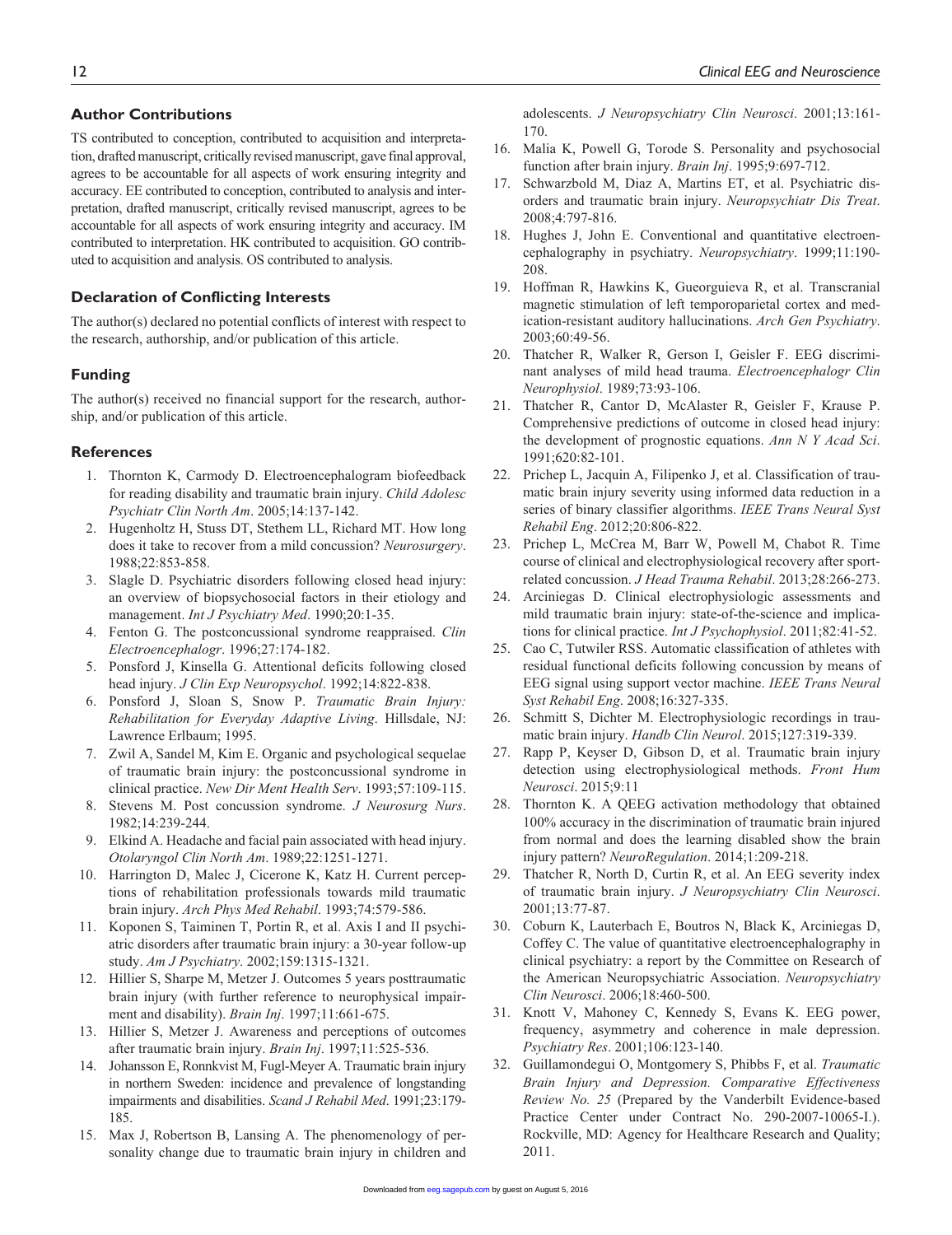- 33. Ashman T, Cantor J, Gordon W, et al. A randomized controlled trial of sertraline for the treatment of depression in persons with traumatic brain injury. *Arch Phys Med Rehabil*. 2009;90: 733-740.
- 34. Rapoport M, Chan F, Lanctot K, Herrmann N, McCullagh S, Feinstein A. An open-label study of citalopram for major depression following traumatic brain injury. *J Psychopharmacol*. 2008;22:860-864.
- 35. Michals M, Crismon M, Roberts S, Childs A. Clozapine response and adverse effects in nine brain-injured patients. *J Clin Psychopharmacol*. 1993;13:198-203.
- 36. Guerreiro D, Navarro R, Silva M, Carvalho M, Gois C. Psychosis secondary to traumatic brain injury. *Brain Inj*. 2009;23:358-361.
- 37. Garga N, Lowenstein D. Posttraumatic epilepsy: a major problem in desperate need of major advances. *Epilepsy Curr*. 2006;6:1-5.
- 38. Andersson E, Bedics B, Falkmer T. Mild traumatic brain injuries: a 10-year follow-up. *J Rehabil Med*. 2011;67:1-7.
- 39. Arns M, de Ridder S, Streh U, Breteler M, Coenen A. Efficacy of neurofeedback treatment in ADHD: the effects on inattention, impulsivity and hyperactivity: a meta-analysis. *EEG Clin Neurosci*. 2009;40:180-189.
- 40. Thornton K, Carmody D. The relation between memory improvement and qeeg changes in three clinical groups as a result of EEG biofeedback treatment. *J Neurother*. 2013;17:116- 131.
- 41. Ayers M. A controlled study of EEG neurofeedback training and clinical psychotherapy for right hemispheric closed head injury. Paper presented at: National Head Injury Foundation; 1991; Los Angeles, CA.
- 42. Tinius T, Tinius K. Changes after EEG biofeedback and cognitive retraining in adults with mild traumatic brain injury and attention deficit disorder. *J Neurother*. 2001;1:27-44.
- 43. Walker J, Norman C, Weber R. Impact of qEEG-guided coherence training for patients with a mild closed head injury. *J Neurother*. 2002;6:31-43.
- 44. Ochs L. Low energy neurofeedback system (LENS): theory, background and introduction. *J Neurother*. 2006;6:5-39.
- 45. Duff J. The usefulness of quantitative EEG (QEEG) and neurotherapy in the assessment and treatment of post-concussion syndrome. *Clin EEG Neurosci*. 2004;35:198-209.
- 46. Thornton K, Carmody D. Electroencephalogram biofeedback for reading disability and traumatic brain injury. *Child Adolesc Psychiatr Clin North Am*. 2005;14:137-162.
- 47. Tan G, Thornby J, Hammond D, et al. Meta-analysis of EEG biofeedback in treating epilepsy. *Clin EEG Neurosci*. 2009;73:93- 106.
- 48. Hammond D. Neurofeedback with anxiety and affective disorders. *Child Adolesc Psychiatr Clin North Am*. 2005;14:105- 123.
- 49. Choi S, Chi S, Chung S, Kim J, Ahn C, Kim H. Is alpha wave neurofeedback effective with randomized clinical trials in depression? A pilot study. *Neuropsychobiology*. 2011;63:43- 51.
- 50. Linden D, Habes I, Johnston S, et al. Real-time self-regulation of emotion networks in patients with depression. *PLoS One*. 2012;7:e38115.
- 51. Johnston S, Boehm S, Healy D, Goebel R, Linden D. Neurofeedback: a promising tool for the self-regulation of emotion networks. *Neuroimage*. 2010;49:1066-1072.
- 52. Baehr E, Rosenfeld JP, Baehr R. Clinical use of an alpha asymmetry neurofeedback protocol in the treatment of mood disorders: follow-up study one to five years post-therapy. *Neurotherapy*. 2001;4:11-17.
- 53. Baehr E, Rosenfeld J, Baehr R. The clinical use of an alpha asymmetry biofeedback protocol in treatment of depressive disorders: two case studies. *J Neurother*. 1998;2:12-27.
- 54. Surmeli T, Ertem A, Eralp E, Kos I. Shizophrenia and the efficacy of qEEG guided neruofeedback treatment: a clinical case series. *Clin EEG Neurosci*. 2012;43:133-144.
- 55. Surmeli T, Ertem A, Eralp E, Kos I. Obsessive compulsive disorder and the efficacy of qEEG-guided neurofeedback treatment: a case series. *Clin EEG Neurosci*. 2011;43:195-201.
- 56. Kopřivová J, Congedo M, Raszka M, Praško J, Brunovský M, Horáček J. Prediction of treatment response and the effect of independent component neurofeedback in obsessive-compulsive disorder: a randomized, sham-controlled, double-blind study. *Neuropsychobiology*. 2013;67:210-223.
- 57. Stokes DA, Lappin MS. Neurofeedback and biofeedback with 37 migraineurs: a clinical outcome study. *Behav Brain Funct*. 2010;6:9.
- 58. Munivenkatappa A, Rajeswaran J, Indira Devi B, Bennet N, Upadhyay N. EEG neurofeedback therapy: can it attenuate brain changes in TBI. *Neurorehabilitation*. 2014;35:481-484.
- 59. Ghaziri J, Tucholka A, Larue V, et al. Neurofeedback training induces changes in white and gray matter. *Clin EEG Neurosci*. 2013;44:265-272.
- 60. Reddy R, Rajeswaran J, Bhagavatula I, Kandavel T. Silent epidemic: the effects of neurofeedback on quality of life. *Indian J Psychol Med*. 2014;36:40-44.
- 61. Yucha C, Montgomery D. *Evidence-Based Practice in Biofeedback and Neurofeedback*. Wheat Ridge, CO: Association for Applied Psychophysiology and Biofeedback; 2004.
- 62. LaVaque T, Hammond D, Trudeau D, Monastra V, Perry J, Lehrer P. Template for developing guidelines for the evaluation of the clinical efficacy of psychophysiological interventions. *Appl Psychophysiol Biofeedback*. 2002;27:273-281.
- 63. Moss D, Gunkelman J. Task force report on methodology and empirically supported treatments: Introduction. *Appl Psychophysiol Biofeedback*. 2002;27:261-262.
- 64. Keller I. Neurofeedback therapy of attention deficits in patients with traumatic brain injury. *J Neurother*. 2001;5:19-32.
- 65. Schoenberger N, Shiflett S, Esty M, Ochs L, Matheis R. Flexyx neurotherapy system in the treatment of traumatic brain injury: an initial evaluation. *J Head Trauma Rehabil*. 2011;16:260-274.
- 66. Thornton K. Improvement/rehabilitation of memory functioning with neurotherapy/QEEG biofeedback. *Head Trauma Rehabil*. 2000;15:1285-1296.
- 67. May G, Benson R, Balon R, Boutrous N. Neurofeedback and traumatic brain injury: a literature review. *Ann Clin Psychiatry*. 2013;25:289-296.
- 68. Thornton K, Carmody D. Efficacy of traumatic brain injury rehabilitation: interventions of QEEG-guided biofeedback, computers, strategies, and medications. *Appl Psychophysiol Biofeedback*. 2008;33:101-124.
- 69. Thornton K, Carmody D. Traumatic brain injury rehabilitation: QEEG biofeedback. *Appl Psychophysiol Biofeedback*. 2009;34:59-68.
- 70. Koberda JL. LORETA *Z*-score neurofeedback-effectiveness in rehabilitation of patients suffering from traumatic brain injury. *J Neurol Neurobiol*. 2015;1(4). doi:10.16966/2379-7150.113.